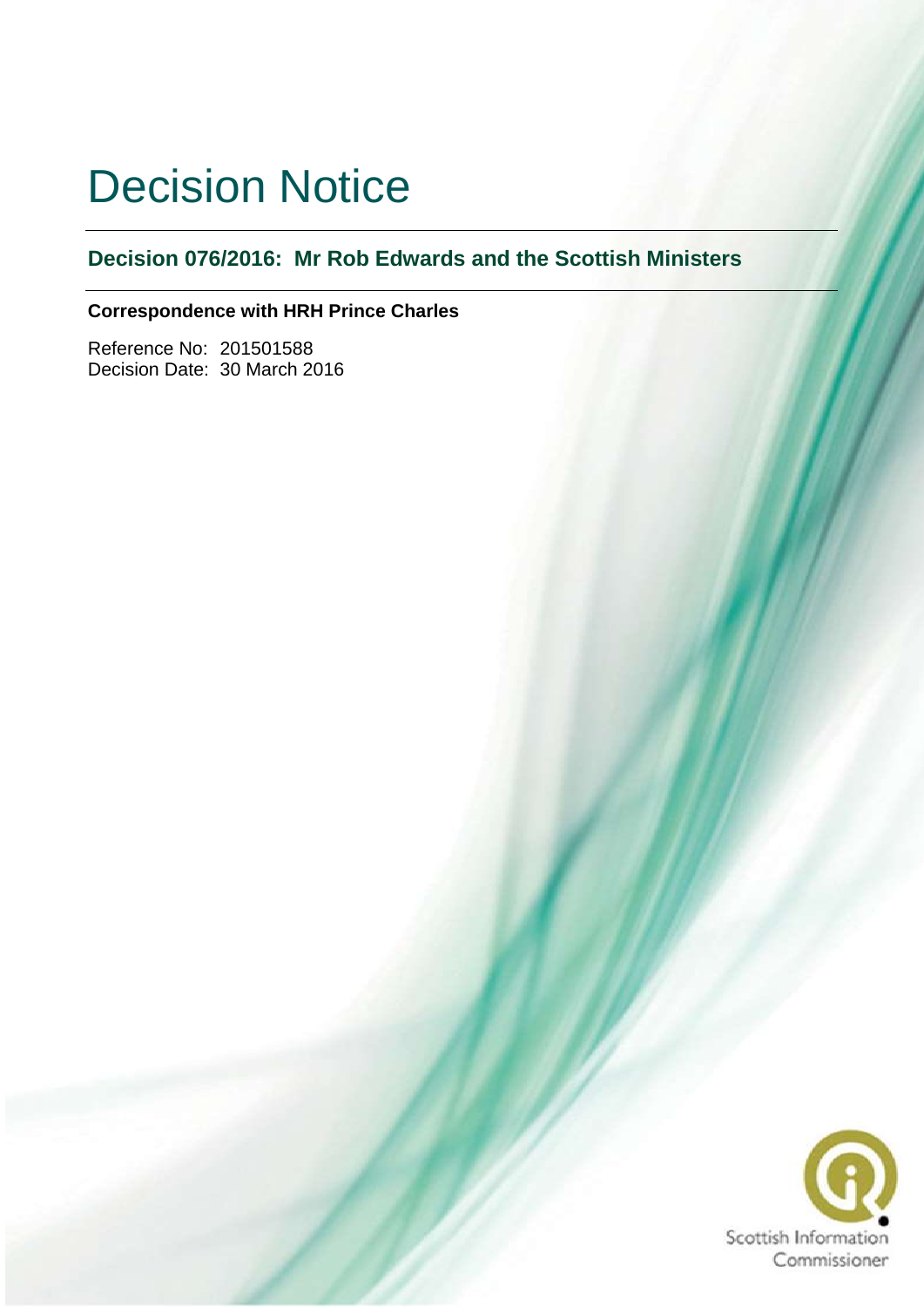# **Summary**

On 25 June 2015 Mr Edwards asked the Scottish Ministers (the Ministers) for correspondence between HRH Prince Charles and Mr Alex Salmond (when he was First Minister) on the topics of climate change, food, devolution, the independence referendum, wildlife, agriculture and historic buildings.

The Ministers responded, disclosing some information and informing Mr Edwards that they did not hold information on some of the topics. The Ministers also withheld some information as they believed disclosure would prejudice Prince Charles's interests as the provider of the information.

Following a review, the Ministers disclosed further information in the form of extracts. Mr Edwards remained dissatisfied and applied to the Commissioner for a decision. During the investigation, the Ministers disclosed further information to Mr Edwards.

The Commissioner investigated. She found that the Ministers were not entitled to rely on regulation 10(5)(f) of the EIRs to withhold the remaining information. She also made additional comments on the Ministers' handling of the request.

The Commissioner required the Ministers to provide Mr Edwards with the information requested.

# **Relevant statutory provisions**

Freedom of Information (Scotland) Act 2002 (FOISA) sections 1(1) and (6) (General entitlement); 2(1)(b) (Effect of exemptions); 39(2) (Health, safety and the environment)

The Environmental Information (Scotland) Regulations 2004 (the EIRs) regulations 2(1) (paragraphs (a), (c) and (f) of definition of "environmental information") (Interpretation); 5(1) and  $2(b)$  (Duty to make available environmental information on request); 10(1), (2) and (5)(f) (Exceptions from duty to make environmental information available)

The full text of each of the statutory provisions cited above is reproduced in Appendix 1 to this decision. The Appendix forms part of this decision.

# **Background**

- 1. On 22 June 2015, Mr Edwards made a request for information to the Scottish Ministers, seeking correspondence between HRH Prince Charles and Mr Alex Salmond, when Mr Salmond was First Minister.
- 2. The Ministers responded on 22 June 2015. They referred to their response to a previous, related request from Mr Edwards where they had informed him that correspondence was filed by subject matter, and not by the names of individuals/organisations with whom the Ministers had corresponded. As the correspondence was retained by the relevant policy area, the Ministers asked Mr Edwards to refine his request, specifying the subject area(s) in which he was interested.
- 3. On 23 June 2015, Mr Edwards refined his request, seeking copies of the relevant correspondence on the topics of environment, food, rural affairs, climate change, health, devolution and the independence referendum.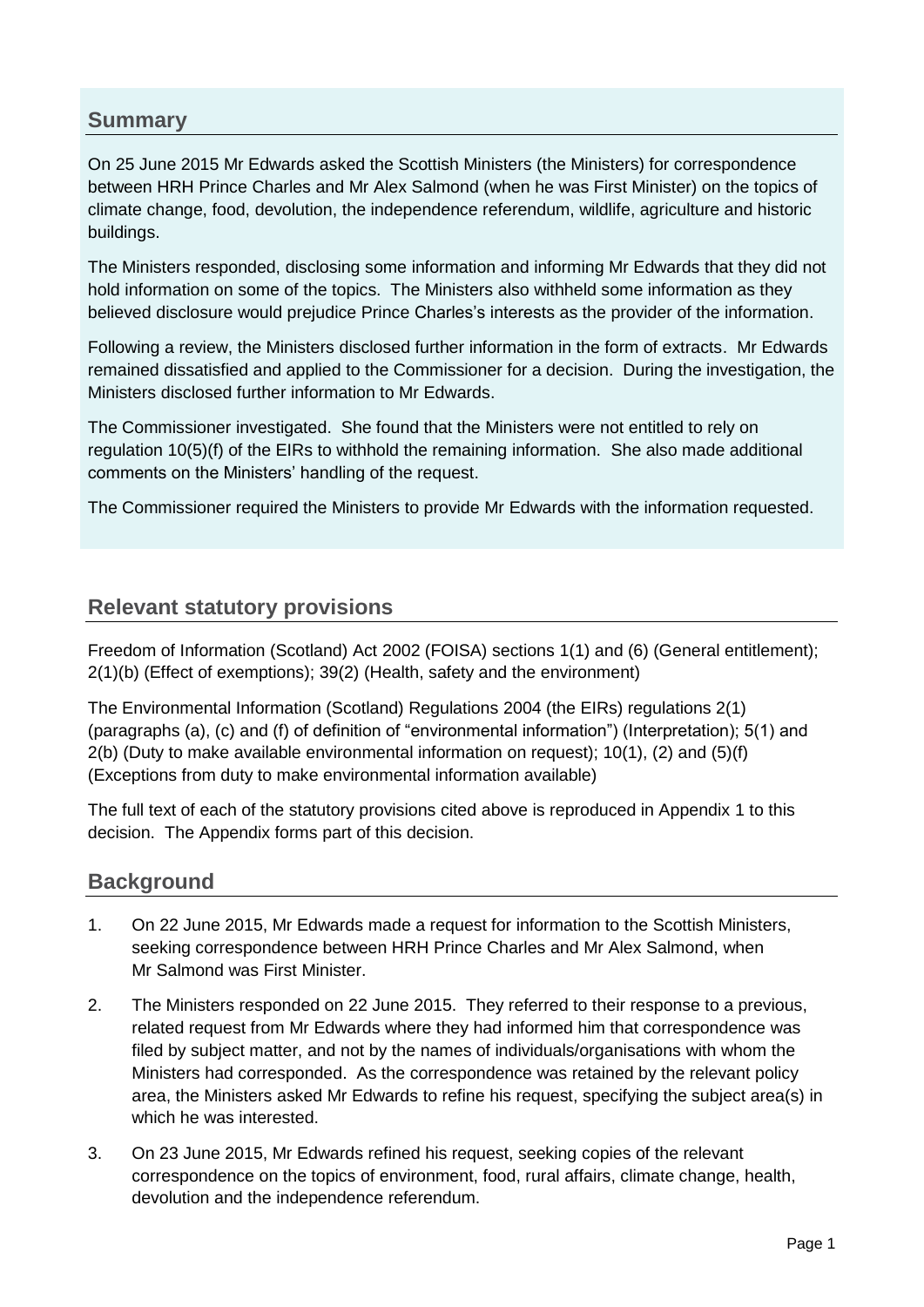- 4. The Ministers responded on 24 June 2015. They confirmed they could progress some aspects of his request, for example on the topics of devolution and the independence referendum, but explained that other topics remained potentially broad, citing "environment", "rural affairs" and "health". Responding to these, they explained, would still likely involve a large amount of staff resources in locating the correspondence. They asked Mr Edwards to narrow his request again, further clarifying the types of information he was seeking.
- 5. On 25 June 2015, Mr Edwards further refined his request, confirming that he was seeking copies of the relevant correspondence on the topics of climate change, food, devolution, the independence referendum, wildlife, agriculture and historic buildings. He pointed out that, as he did not know what topics Prince Charles and Mr Salmond had corresponded on, he had to guess the subject areas where such correspondence might be filed.
- 6. The Ministers acknowledged Mr Edwards' refined request on 1 July 2015.
- 7. The Ministers responded to the refined request on 23 July 2015, informing Mr Edwards that his request had been handled partly under FOISA and partly under the EIRs, as some of the information was environmental. They disclosed some information, and informed Mr Edwards that they did not hold correspondence between the named parties on the topics of devolution or the independence referendum, applying section 17(1) of FOISA. They also confirmed they held no such correspondence on wildlife, applying regulation 10(4)(a) of the EIRs.
- 8. The Ministers withheld some information under regulation 10(5)(f) of the EIRs, as they believed disclosure would prejudice Prince Charles's interests by inhibiting his ability to put forward his views in future. They also considered disclosure would significantly impair the Ministers' ability to develop policies and make decisions on the basis of fully informed advice from key parties, which would not be in the public interest.
- 9. On 23 July 2015, Mr Edwards wrote to the Ministers, requesting a review of their decision to withhold an unspecified amount of correspondence on climate change, food, agriculture and historic buildings. He accepted that the Ministers could not provide information on the topics for which it has said none was held.
- 10. Mr Edwards argued that Prince Charles had well known views on the topics for which information was being withheld. Consequently, he did not believe disclosure would have the prejudicial effect stated by the Ministers. Mr Edwards believed there was an overwhelming public interest in knowing what suggestions the heir to the throne was making to political leaders, referring to the disclosure of similar correspondence<sup>1</sup> under the FOI Act in England and Wales.
- 11. The Ministers notified Mr Edwards of the outcome of their review on 25 August 2015, upholding their original decision with modification. They maintained their reliance on regulation 10(5)(f) for some of the withheld correspondence and disclosed the remainder in the form of extracts, excluding information about subjects outwith the scope of Mr Edwards' request.
- 12. On 27 August 2015, Mr Edwards wrote to the Commissioner, applying for a decision in terms of section 47(1) of FOISA. By virtue of regulation 17 of the EIRs, Part 4 of FOISA applies to the enforcement of the EIRs as it applies to the enforcement of FOISA, subject to specified modifications. Mr Edwards stated he was dissatisfied with the outcome of the Ministers' review because he questioned whether it was in the public interest to withhold the remaining

-

<sup>1</sup> <https://www.supremecourt.uk/cases/uksc-2014-0137.html>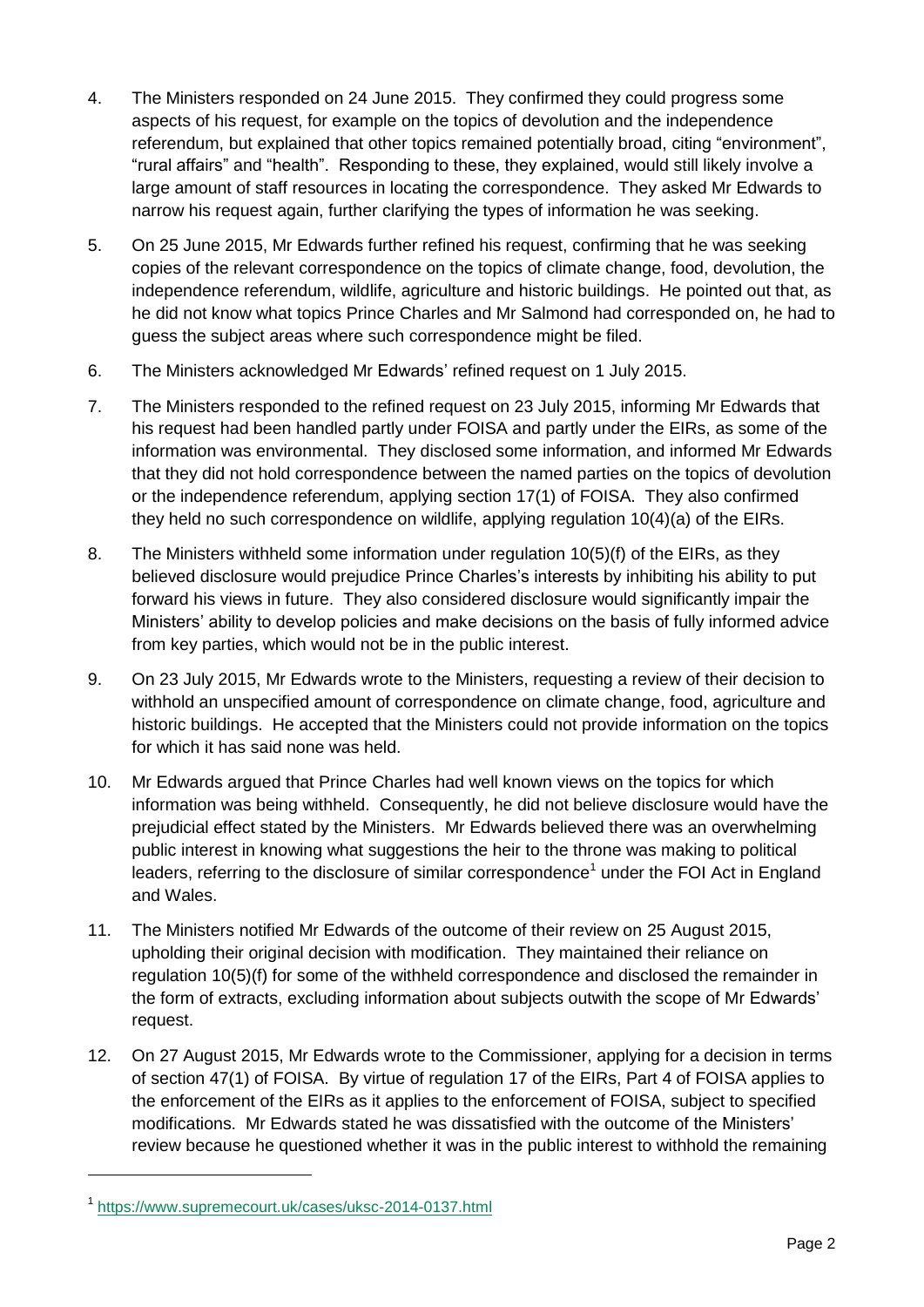information. Highlighting that his original request (prior to refinement) was for all correspondence, Mr Edwards questioned whether it was reasonable for the Ministers to provide only extracts for the majority of it, rather than the full text. He also questioned whether it was reasonable for the Ministers to ask him to repeatedly narrow his request as apparently they held no central record of letters from Prince Charles.

# **Investigation**

- 13. The application was accepted as valid. The Commissioner confirmed that Mr Edwards made a request for information to a Scottish public authority and asked the authority to review their response to that request before applying to her for a decision.
- 14. On 24 September 2015, the Ministers were notified in writing that Mr Edwards had made a valid application. The Ministers were asked to send the Commissioner the information withheld from Mr Edwards. The Ministers provided the information and the case was allocated to an investigating officer.
- 15. Section 49(3)(a) of FOISA requires the Commissioner to give public authorities an opportunity to provide comments on an application. The Ministers were invited to comment on this application and answer specific questions, with particular reference to the steps taken to identify and locate what information they held and the exception(s) applied to the information withheld. The Ministers were also asked to comment on other aspects of their handling of Mr Edwards' request.
- 16. The Ministers provided submissions to the investigating officer. Clarification of aspects of these was sought, and obtained, during the investigation. Mr Edwards also provided submissions on why he believed it was in the public interest for the information to be disclosed.

# **Commissioner's analysis and findings**

17. In coming to a decision on this matter, the Commissioner has considered all of the withheld information and the relevant submissions, or parts of submissions, made to her by both Mr Edwards and the Ministers. She is satisfied that no matter of relevance has been overlooked.

#### **Application of the EIRs**

- 18. In this case, the Ministers submitted that the information under consideration at review stage was all clearly environmental (relating to the topics of climate change, food, agriculture and historic buildings), so the review was considered under the EIRs only. Following disclosure of the majority of the withheld information at review stage, the Ministers adhered to this view, submitting that the information was environmental information as defined in regulation 2(1) of the EIRs. They provided submissions in terms of the EIRs, applying section 39(2) of FOISA to the information.
- 19. Where information falls within the scope of the definition in regulation 2(1), a person has a right to access it (and the public authority has a corresponding obligation to respond) under the EIRs, subject to the various restrictions and exceptions contained in the EIRs.
- 20. Having considered the nature of the withheld information, the Commissioner is satisfied that it is all environmental information as defined within regulation 2(1) of the EIRs. The Commissioner considers it would fall within paragraph (a) of the definition of environmental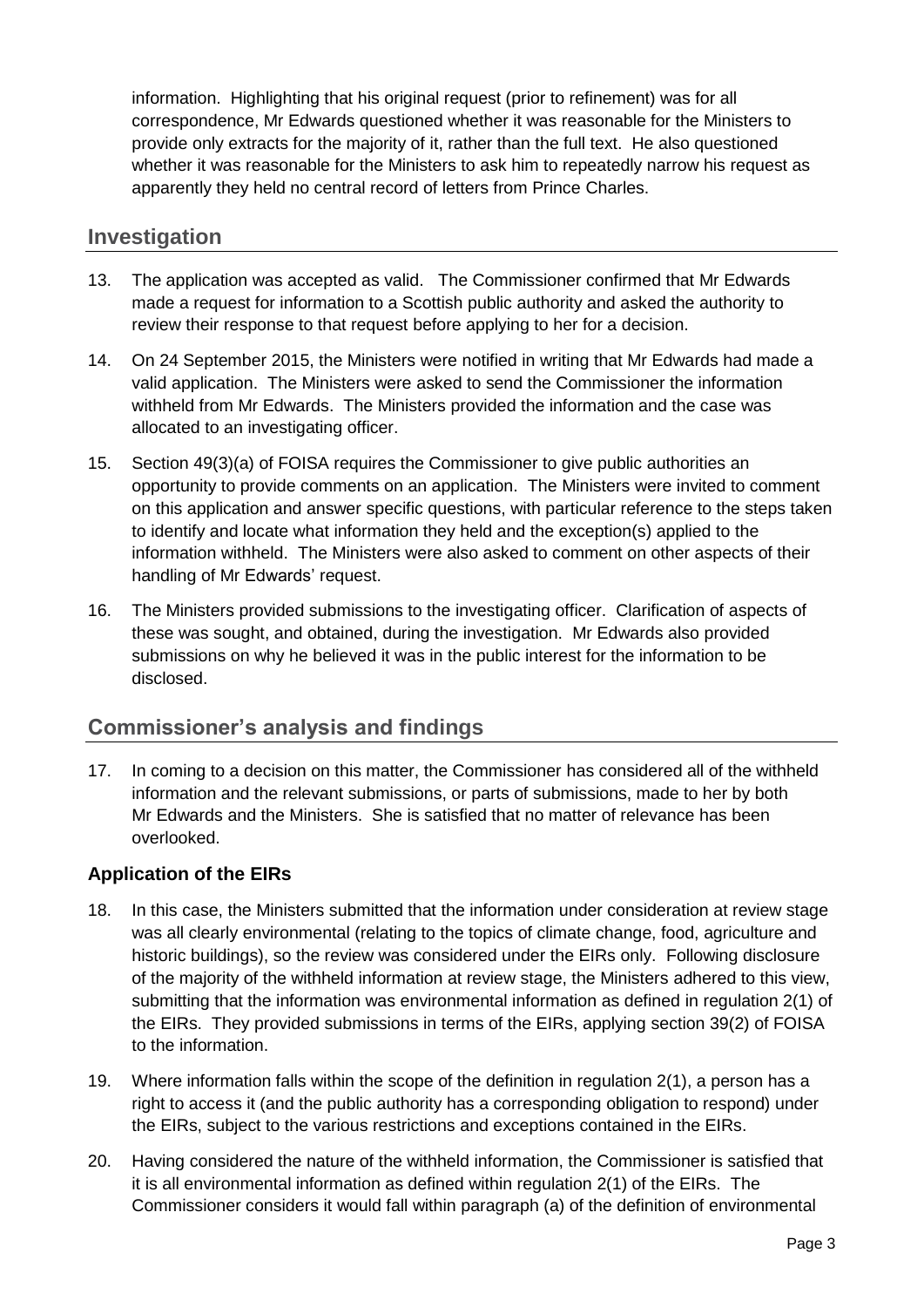information (as information on the state of the elements of the environment), paragraph (c) of that definition (as information on measures designed to protect those elements), or paragraph (f) (as information on cultural sites and built structures). Mr Edwards has not disputed the Ministers' decision to handle these parts of his request under the EIRs.

# **Section 39(2) of FOISA – Environmental information**

- 21. The exemption in section 39(2) of FOISA provides, in effect, that environmental information (as defined by regulation 2(1) of the EIRs) is exempt from disclosure under FOISA, thereby allowing any such information to be considered solely in terms of the EIRs. In this case, the Ministers provided submissions solely in terms of the EIRs, on the basis that they were applying section 39(2). The Commissioner accepts that the Ministers were entitled to apply this exemption to the withheld information, given her conclusion that it is properly classified as environmental information.
- 22. As there is a statutory right of access to environmental information available to Mr Edwards in this case, the Commissioner accepts, in all the circumstances, that the public interest in maintaining this exemption (and responding to these parts of the request under the EIRs) outweighs any public interest in disclosing the information under FOISA.
- 23. The Commissioner therefore concludes that the Ministers were correct to apply section 39(2) of FOISA and consider these parts of Mr Edwards' information request under the EIRs. In what follows, she will consider the information solely in terms of the EIRs.

#### **Information held**

24. In order to ascertain whether all relevant information had been identified and located by the Ministers, they were asked to provide an explanation of how the information was held, and the searches that they had undertaken in order to identify, locate and retrieve that information.

#### *How the information is held*

25. The Ministers explained that correspondence was filed according to subject matter, and not by correspondent name, as this best suited their business needs. The Ministers submitted that they had no business need for records of correspondence with Prince Charles to be filed separately, arguing that there was no requirement under FOISA or the EIRs to create and maintain records specifically to anticipate and/or answer information requests.

#### *Searches*

- 26. The Ministers explained the searches carried out and search terms used. These included a search of their eRDM records management system, using the search terms "Prince of Wales", "Duke of Rothesay" and "Prince Charles": some information within the scope of Mr Edwards' refined request had been identified in this way. Inbox searches were also carried out by the following teams: First Minister's Office, Protocol Team, Food and Drink, Climate Change Teams, Agriculture, Wildlife and Historic Buildings, all with varying results, but again identifying some information within scope. A search of their old Ministerial Correspondence System was also carried out, using the surnames "Wales", "Rothesay", "Leishman" and "Nye", which also identified some information within scope.
- 27. Having considered all the relevant submissions, the terms of the refined request and the way in which relevant correspondence is held by the Ministers, the Commissioner is satisfied that the Ministers took adequate, proportionate steps to identify, locate and retrieve the information they held and which fell within the scope of Mr Edwards' refined request. While it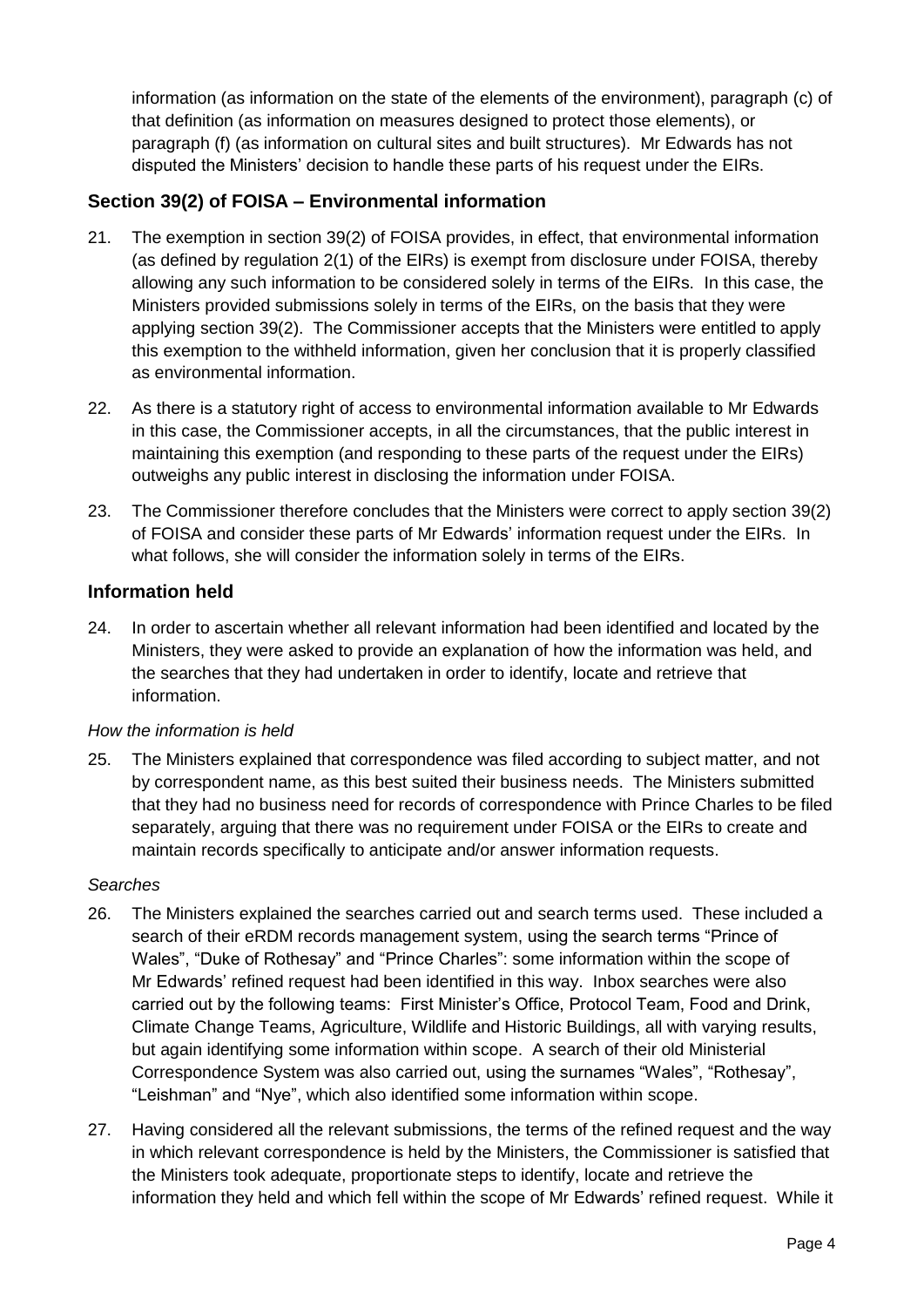may seem somewhat surprising that the only way the Ministers could identify, locate and retrieve correspondence with such a prominent figure would be through a trawl of all records held by the policy areas for the subjects specified, the Commissioner has no basis for doing other than accepting the Ministers' explanation that there was no alternative means of identifying such correspondence. She therefore accepts that any information falling within the scope of the refined request would have been identified using the searches described by the Ministers.

# **Regulation 5(1) of the EIRs**

- 28. Regulation 5(1) of the EIRs requires a Scottish public authority which holds environmental information to make it available when requested to do so by any applicant. This obligation relates to information that is held by the authority when it receives a request.
- 29. On receipt of a request for environmental information, therefore, the authority must ascertain what information it holds and which falls within the scope of the request. Having done so, regulation 5(1) requires the authority to provide that information to the requester, unless a qualification in regulations 6 to 12 applies.
- 30. Under the EIRs, a public authority may refuse to make environmental information available if one or more of the exceptions in regulation 10 apply and, in all the circumstances of the case, the public interest in maintaining the exception or exceptions outweighs the public interest in making the information available. The exceptions must be interpreted restrictively, applying a presumption in favour of disclosure.
- 31. In their submissions, the Ministers confirmed that they wished to rely on regulation 10(5)(f) in respect of the remaining withheld information.

# **Regulation 10(5)(f)**

- 32. Regulation 10(5)(f) of the EIRs provides that a Scottish public authority may refuse to make environmental information available to the extent that its disclosure would, or would be likely to, prejudice substantially the interests of the person who provided that information, where that person -
	- (i) was not under, and could not have been put under, any legal obligation to supply the information;
	- (ii) did not supply it in circumstances such that it could, apart from the EIRs, be made available; and
	- (iii) has not consented to its disclosure.

#### *Does regulation 10(5)(f) apply in this case?*

- 33. A number of factors should be addressed in considering whether this exception applies. These include:
	- Was the information provided by a third party?
	- Was the provider, or could the provider be, required by law to provide it?
	- Is the information otherwise publicly available?
	- Has the provider consented to disclosure?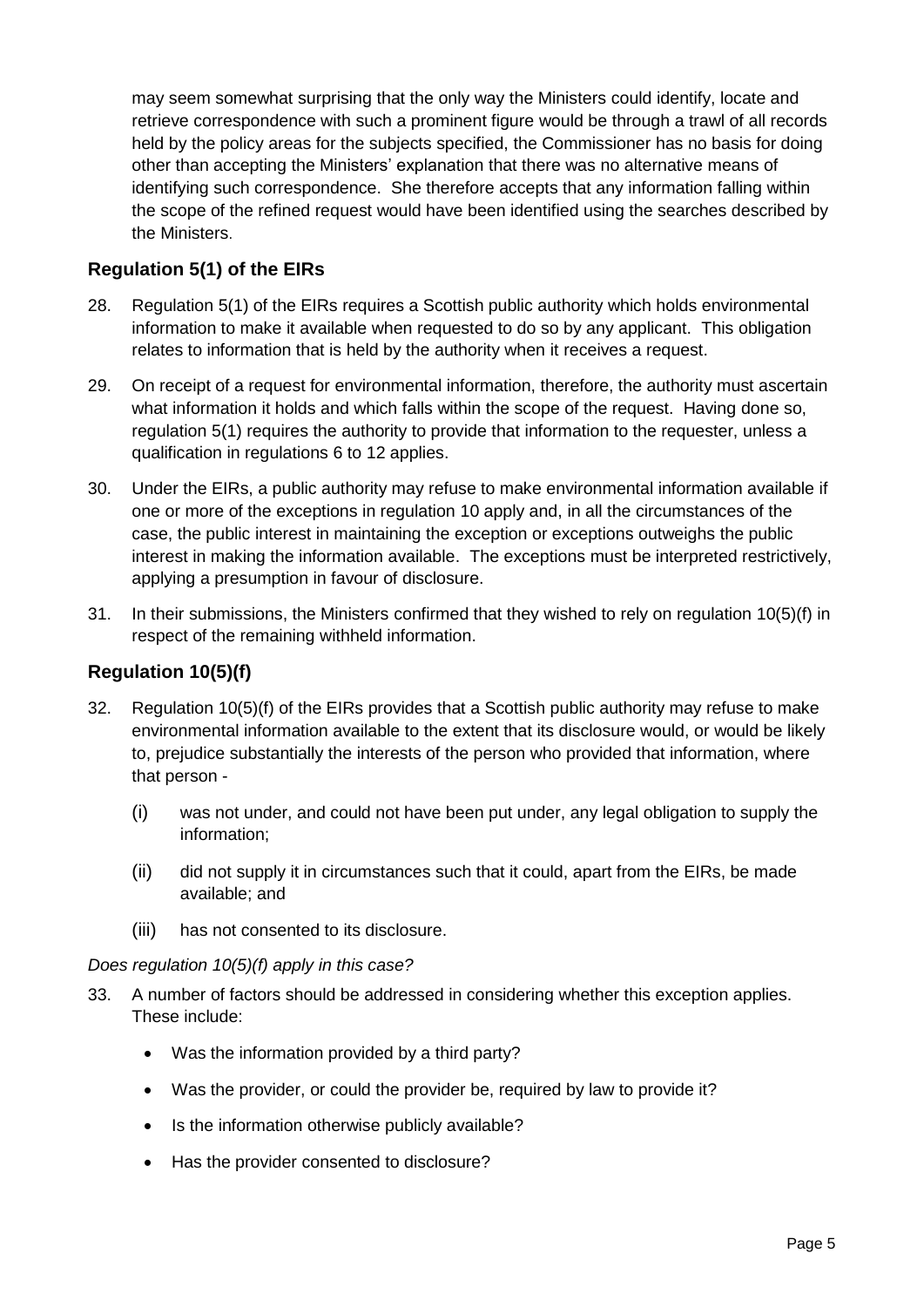Would disclosure of the information cause, or be likely to cause, substantial harm to the interests of the provider?

#### *Was the information provided by a third party?*

- 34. Having viewed the withheld information, the Commissioner accepts that some of the information (specifically that in the correspondence from Prince Charles) was provided by a third party.
- 35. The Ministers were asked to confirm whether they wished to rely on regulation 10(5)(f) in respect of the remaining correspondence from Mr Salmond to Prince Charles. In response, the Ministers maintained that the exception applied to the information in this correspondence, as it could not be disclosed without revealing the substance of the information in the preceding correspondence from Prince Charles.
- 36. The Ministers argued that regulation 10(5)(f) applied when disclosure of the information would cause the substantial prejudice envisaged by the exception, and the origins of the correspondence containing that information were of little or no importance.
- 37. While the Commissioner accepts the distinction drawn between information and the medium in which it is conveyed, and that information obtained from a third party may be reiterated in correspondence back to that third party, she cannot accept that this follows for the whole of the letter from Mr Salmond. It applies to the subject heading, and the first, second and seventh sentences only: the remainder of the letter can only be described as conveying information and comment from the First Minister.
- 38. In the Commissioner's view, only information which was provided by a third party can fall under the scope of regulation 10(5)(f). Only that information referred to above can qualify as information provided by another person and therefore be covered by the exception. For that reason, the Commissioner does not consider the information in the remainder of the letter from Mr Salmond to qualify for exception under regulation 10(5)(f). The Ministers have not chosen to apply any other exception in relation to this other information and so she finds that it must be disclosed to Mr Edwards.
- 39. The Commissioner will now go on to consider the other tests required for this exception to apply, in relation to the information she is satisfied was provided by a third party.

#### *Was the provider, or could the provider be, required by law to provide it?*

- 40. The Ministers submitted that the letters were an exchange of correspondence initiated by Prince Charles, arguing that he was clearly not under, or put under, any legal obligation to supply the information in the correspondence.
- 41. Having viewed the withheld information, in the context in which it was provided, the Commissioner is satisfied that it is not information that Prince Charles was required, or could have been required, to provide by law.

#### *Is the information otherwise publicly available?*

- 42. The Ministers submitted that the correspondence was sent in the expectation that it was private and confidential, and so would not be made publicly available.
- 43. From examination of the withheld information, together with the information disclosed to Mr Edwards in the Ministers' review outcome, it is clear that the some of the information that continues to be withheld had already been disclosed by the Ministers in other correspondence. Furthermore, as a result of research by the investigating officer, it was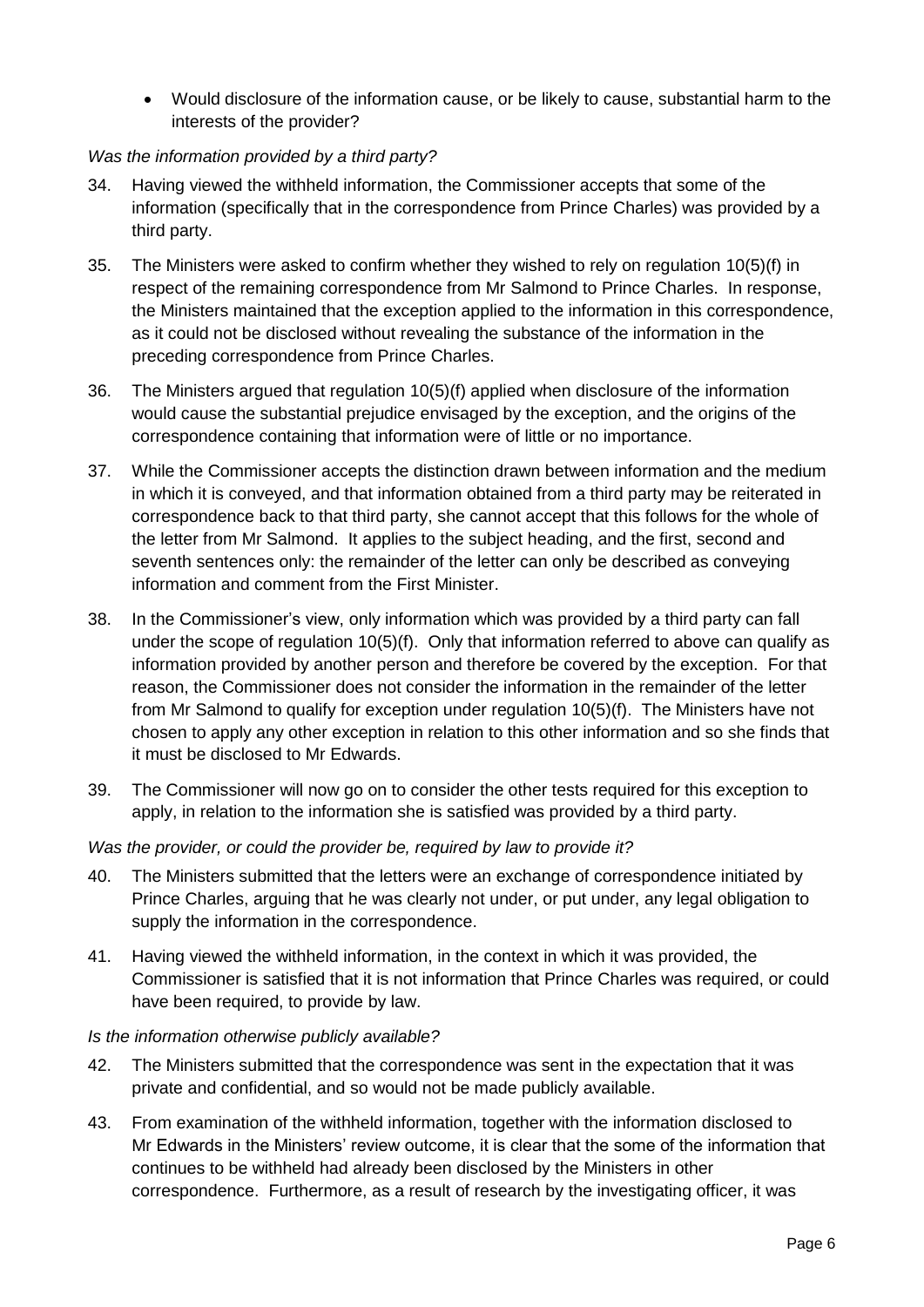evident that further information surrounding the subject matter of the correspondence was already in the public domain.

44. In all the circumstances, therefore, the Commissioner is satisfied that a substantial amount of the withheld information has already been made public.

#### *Has the provider consented to disclosure?*

- 45. The Ministers submitted that they would not routinely make available any correspondence sent to a Scottish Minister without first consulting the correspondent. Referring to section 7 in Part 2 of the Scottish Ministers' Code of Practice on the Discharge of Functions by Scottish Public Authorities under FOISA and the  $EIRS<sup>2</sup>$  (the Section 60 Code), and to steps 8 and 32 of the Ministers' own Step by Step Guide to Handling FOI/EIRs Requests<sup>3</sup>, the Ministers explained that they routinely notify the Royal Household of any such requests, and consult them about any response.
- 46. The Ministers confirmed they had consulted the Royal Household in this case, the response being that the information was personal and confidential, and should not be disclosed. The Ministers did not provide the Commissioner with any evidence in support of this position.
- 47. The Commissioner has carefully considered the Ministers' submissions on this matter. As explored in Decision 022/2016 *Mr Marc Ellison and the Board of Trustees of the Royal*  Botanic Garden Edinburgh<sup>4</sup>, the Commissioner's view is that consent (and its refusal) will involve an active expression of the wishes of the individual concerned, specific to the circumstances for which it has been sought. She considers that this matter must therefore be approached on a case-by-case basis and must clearly apply to the information in question.
- 48. The Commissioner is not convinced, from the submissions provided by the Ministers, that consent can be considered to have been properly sought from, and duly refused by, Prince Charles in this particular case, in relation to disclosure under the EIRs of the withheld information under consideration here.

#### *Substantial prejudice*

-

- 49. As regulation 10(5)(f) is focused on substantial prejudice to the interests of the person who provided the information, the Ministers were invited to explain specifically what interests of Prince Charles would be prejudiced, in what way, and how this could be expected to follow from disclosure of the particular information requested.
- 50. The Ministers acknowledged there had been media attention following the earlier publication of Prince Charles's correspondence by both the Scottish and UK Governments. These articles noted, in the main, that the Prince was writing to Ministers about various issues in which his interest was already well known. The Ministers observed there had been little criticism of the Prince or his motives following those publications.
- 51. The Ministers submitted that the withheld information in this case was different. They believed disclosure would cause substantial prejudice by leading to speculation of a political nature, based on the timing of the correspondence. Referring to previous similar requests from journalists who had subsequently published news stories featuring the Prince, the

<sup>&</sup>lt;sup>2</sup> <http://www.gov.scot/About/Information/FOI/Section60Code/s60codeofpractice>

<sup>3</sup> <http://www.gov.scot/About/Information/FOI/access/internalguide>

<sup>4</sup> <http://www.itspublicknowledge.info/ApplicationsandDecisions/Decisions/2016/201501528.aspx>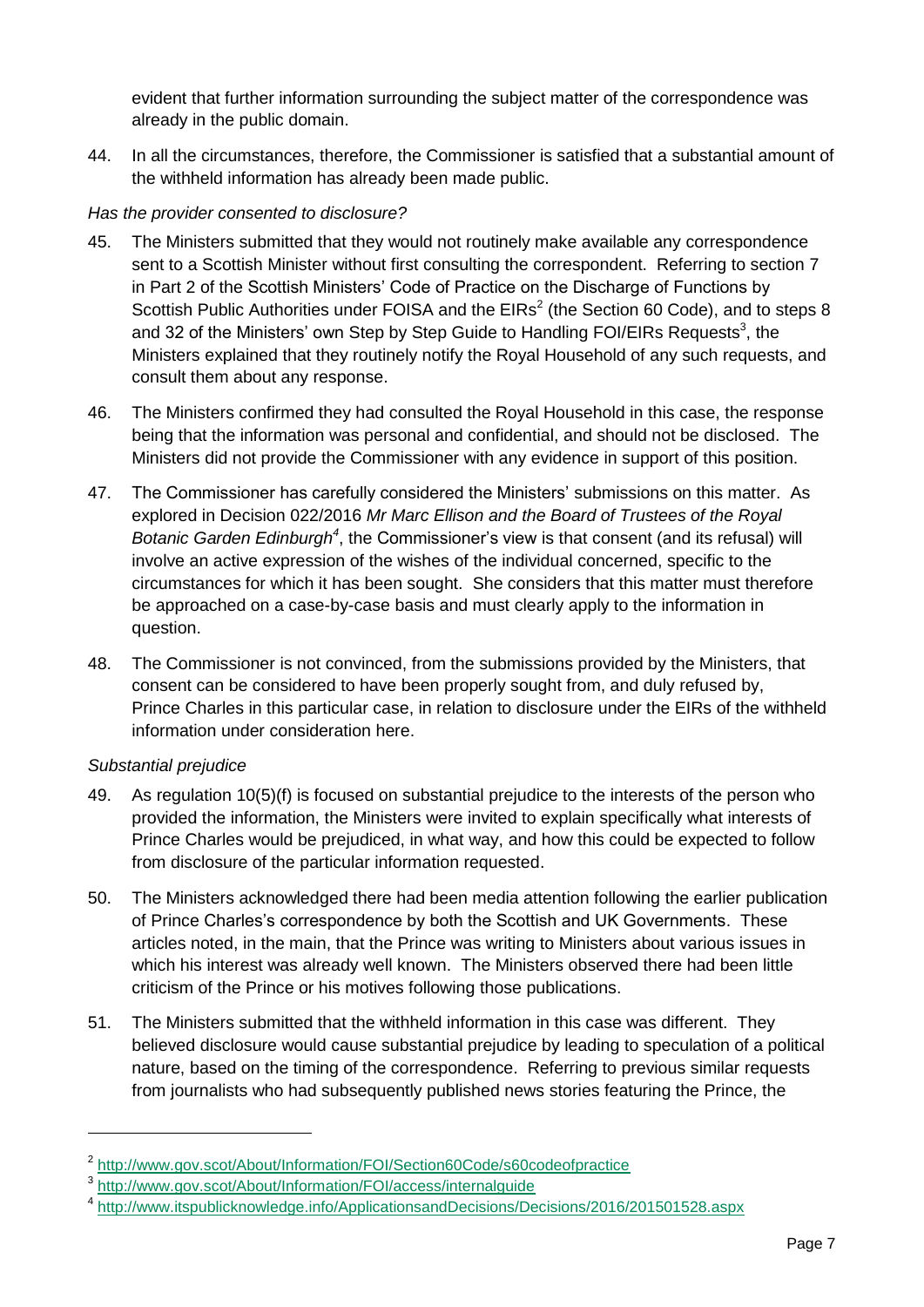Ministers submitted it was highly likely that disclosure of the withheld information would likewise lead to news stories which, on this occasion, would substantially prejudice the Prince's interests as the future monarch.

- 52. The Commissioner has considered the submissions made by the Ministers on the perceived substantial prejudice to Prince Charles's interests. She must take into account all factors bearing on the expectations it would be reasonable to hold in relation to the information. She must, above all, take account of the information itself.
- 53. The Commissioner has touched on the question of confidentiality above, in considering whether the information was publicly available. Having considered the content of the withheld correspondence, together with the information already in the public domain (and its age), the Commissioner can find nothing from which it can be inferred that Prince Charles would have a reasonable expectation that the contents of this correspondence would be held in confidence by the Scottish Ministers. This view is supported by the Ministers' disclosure, at review stage, of some of the withheld information relating to the subject in question. It is further evidenced by the fact that some of the information being withheld is already in the public domain: indeed, some of it is available on Prince Charles's official website ( [www.princeofwales.gov.uk](http://www.princeofwales.gov.uk/) ).
- 54. The Commissioner does not consider that the Ministers have provided sufficient evidence to satisfy her that disclosure of the information would result in the prejudice claimed to Prince Charles's interests. She does not accept that the information could be characterised as confidential, while the submissions on harm to the Prince's future role as monarch appear to be speculative and wholly unrelated to the nature of the information withheld.
- 55. The Ministers' arguments focus on the timing of the withheld correspondence. The Commissioner is not convinced by the Ministers' argument that this would lead to political speculation in the event of disclosure. Having examined the withheld information, there is nothing to infer any political motive, and there appear to be perfectly sound reasons for the timing of the correspondence, wholly unrelated to any political circumstances.
- 56. Having considered all the evidence before her, therefore, the Commissioner does not accept that the Ministers were entitled to apply regulation 10(5)(f) to the remainder of the withheld information, and so she finds that it must be disclosed to Mr Edwards.
- 57. As the Commissioner has found that the exception contained in regulation 10(5)(f) does not apply, she is not required to consider the public interest test in regulation 10(1)(b) of the EIRs.

#### **Compliance required**

58. The Ministers are required to disclose to Mr Edwards all the withheld correspondence they have identified as falling within the scope of this request (three items of correspondence). Mr Edwards has already indicated to the Commissioner that he does not object to the redaction of any personal information (such as name, address, signature): on this basis, the Commissioner will accept the redaction of signatures from the correspondence, in addition to any private names and addresses (bearing in mind that the names of the Prince's private residences, at least, are already well known).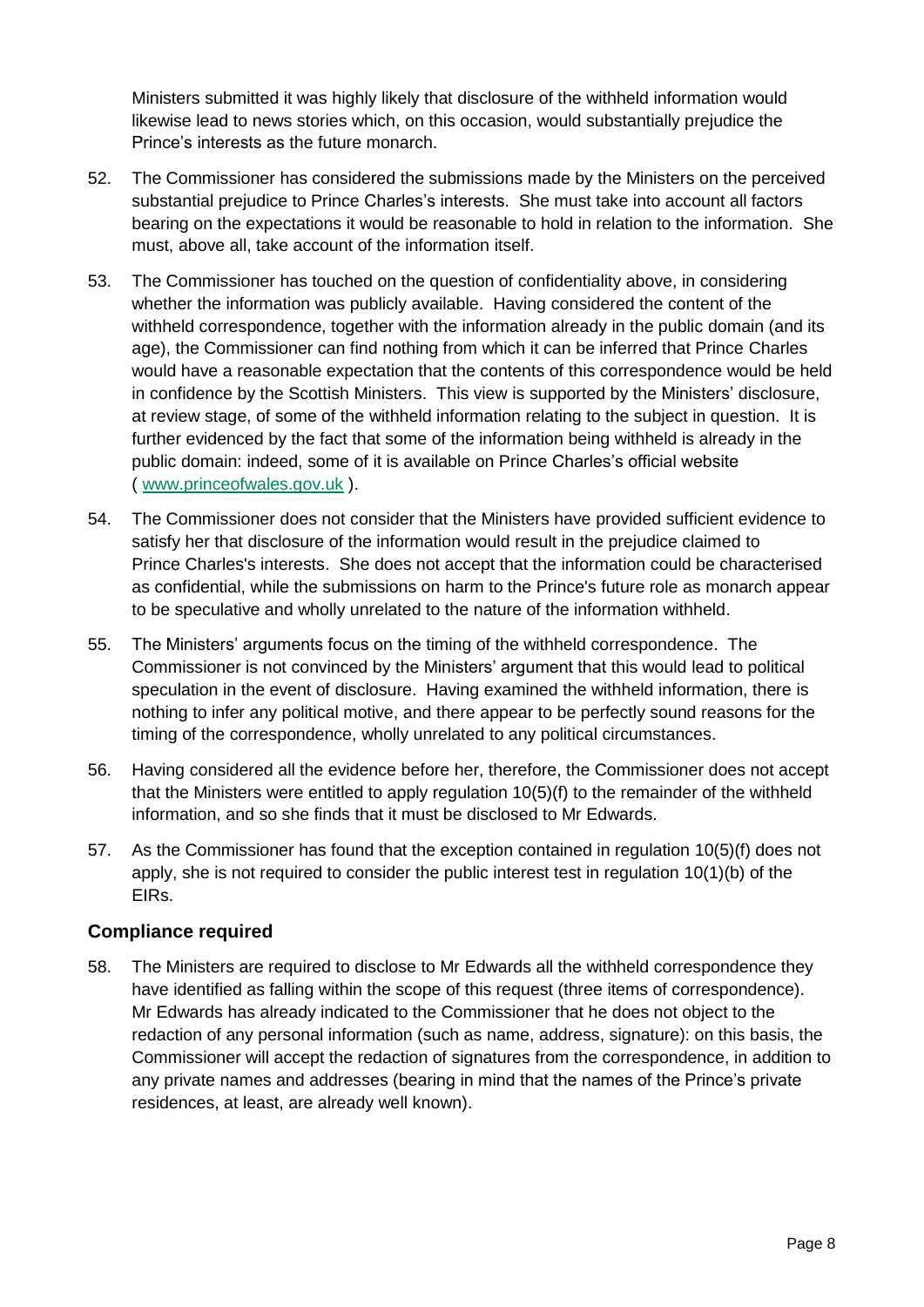# **Other Matters – handling of the request and good practice**

#### *Disclosure of extracts*

- 59. In his application to the Commissioner, Mr Edwards expressed dissatisfaction that he had been provided with extracts only of correspondence, querying whether it was reasonable for the Ministers not to provide the full text of the letters.
- 60. In their submissions to the Commissioner, the Ministers explained they had provided extracts only, mainly as the remaining parts of these letters were either outwith the scope of Mr Edwards' request, were the personal data of the corresponding parties, or were withheld under regulation 10(5)(f). They believed it was more helpful to provide extracts, rather than heavily redacted copies of letters, this making no difference to the information that was disclosed.
- 61. The Ministers further submitted that this matter was overtaken by the publication, on their website, of further correspondence between Prince Charles and Mr Salmond, in response to a subsequent, broader request. They explained that this provided Mr Edwards with fuller versions of some of the correspondence originally provided in extract format, where much of the information had been out of scope of his refined request of 25 June 2015.
- 62. The Commissioner accepts that, on the basis of Mr Edwards' refined request of 25 June 2015, it was acceptable for the Ministers to provide him with extracts only, in response to that request.
- 63. The Commissioner notes, however, that the Ministers were clearly aware, from Mr Edwards' initial request of 22 June 2015, that he was seeking all correspondence between Prince Charles and Mr Salmond (when he was first Minister). Taking cognisance of the fact that Mr Edwards could not be expected to know which topics the parties had corresponded on, she considers it would have been good practice for the Ministers to have informed Mr Edwards of the further topics on which they held information (as contained in the fuller versions of the correspondence identified). This would have allowed him the opportunity to submit a further request for this information.

#### *Narrowing of Request*

- 64. In his application to the Commissioner, Mr Edwards expressed dissatisfaction that he had been repeatedly asked to narrow his request, effectively having to guess the topics on which the parties might have corresponded. He queried whether this was reasonable, as the Ministers apparently held no central record of letters from Prince Charles.
- 65. The Ministers explained that correspondence was filed according to its subject matter, and not by correspondent. They submitted that, at the time of Mr Edwards' request, they were unable to advise him of the topics on which they held such correspondence, as this could only have been achieved following an authority-wide trawl of all records held to find the relevant correspondence, and thereafter identifying the subjects. The Ministers submitted this would have involved the same amount of work as providing the information requested in Mr Edwards' initial (unrefined) request of 22 June 2015.
- 66. The Ministers maintained that they believed they had provided Mr Edwards with adequate advice and assistance, as this had enabled him to reduce the scope of his request, allowing it to be answered within the cost limit.
- 67. With regard to records management, the Ministers submitted their current systems met their operational and business needs, and were sufficient to answer the majority of information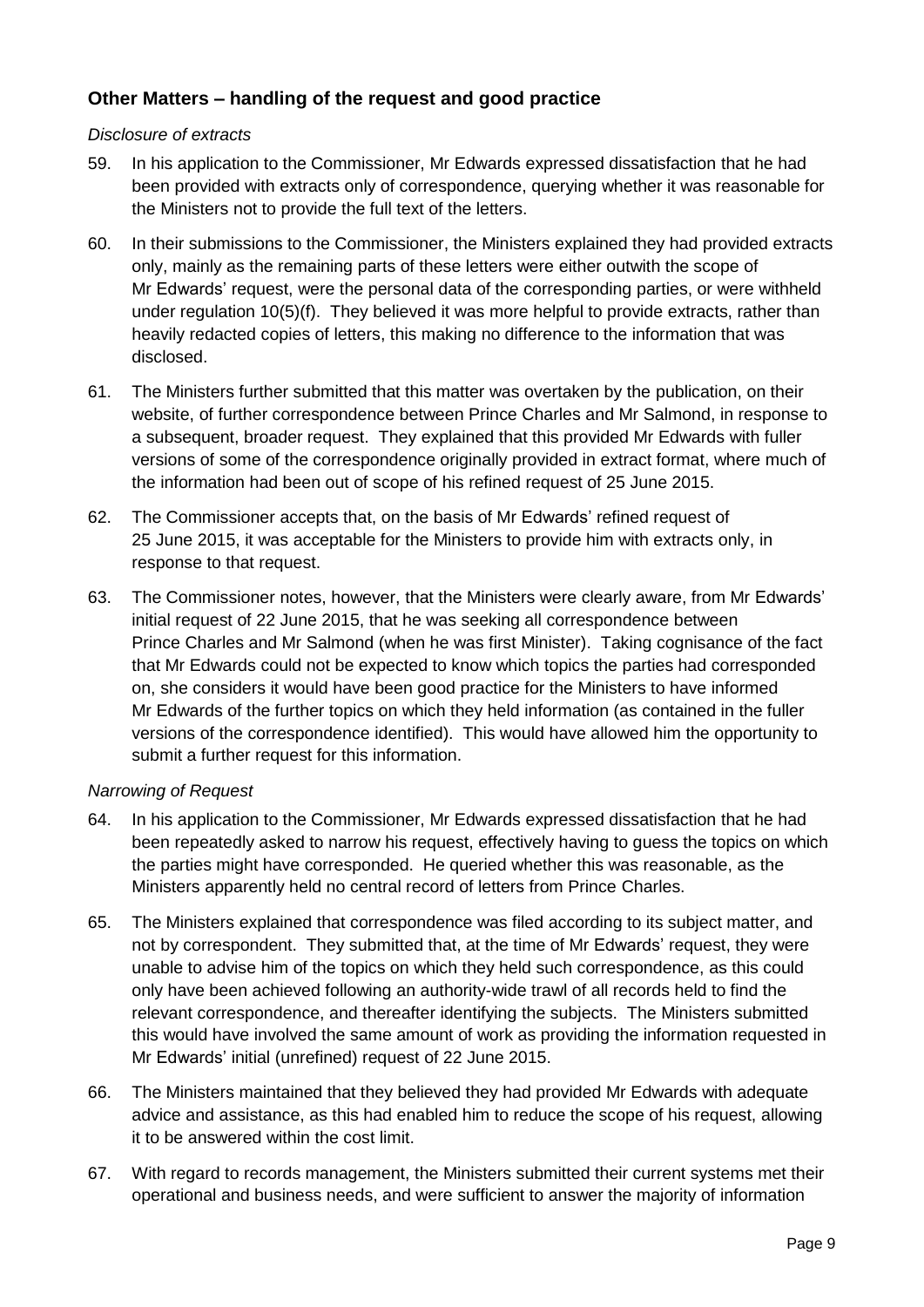requests. Prior to March 2015 (the time of the Supreme Court judgement ordering the disclosure of Prince Charles's correspondence under the FOI Act in England and Wales), requests to the Ministers for Prince Charles's correspondence were infrequent, and tended to focus on particular topics. Requests of this nature spiked during the period March-August 2015. The Ministers argued that, even if Mr Edwards' request had been anticipated prior to March 2015, an authority-wide trawl of correspondence would still have been required to locate and retrieve the correspondence. Given the resources that would have been required to undertake such a task, the Ministers considered it would have been unreasonable to be expected to carry out such work, solely in anticipation of a possible information request.

- 68. The Ministers explained that, since Mr Edwards' request of 25 June 2015, they had received a number of further, narrower requests for correspondence of this nature. In recognition of this wider interest in Prince Charles's correspondence, and in line with their duty to assist, the Ministers explained that they had undertaken extensive searches which had allowed them to identify what they believed to be all such correspondence. They submitted that this should enable them to respond to any similar request in future, without invoking the cost limit.
- 69. Having considered the Ministers' explanations surrounding the way in which they hold correspondence with Prince Charles, the Commissioner must accept that, in the circumstances, the Ministers provided Mr Edwards with adequate advice and assistance to enable him to narrow his request and bring it within the cost limits.
- 70. However, the Commissioner would also observe that it appears reasonable to expect that there would be occasion, for a range of business reasons, for an authority to be able to search for information by name of correspondent. She recognises that authorities must have adequate records management systems in place to conduct their business, including (as a statutory function) responding to information requests, but, as the Commissioner stated to Ministers in Decision 042/2016 *Mr Tommy Kane and the Scottish Ministers<sup>5</sup>* , she would expect the Ministers to take reasonable steps to ensure that systems are designed recognising the need to search for, locate and retrieve information efficiently.

-

<sup>5</sup> <http://www.itspublicknowledge.info/ApplicationsandDecisions/Decisions/2016/201502221.aspx>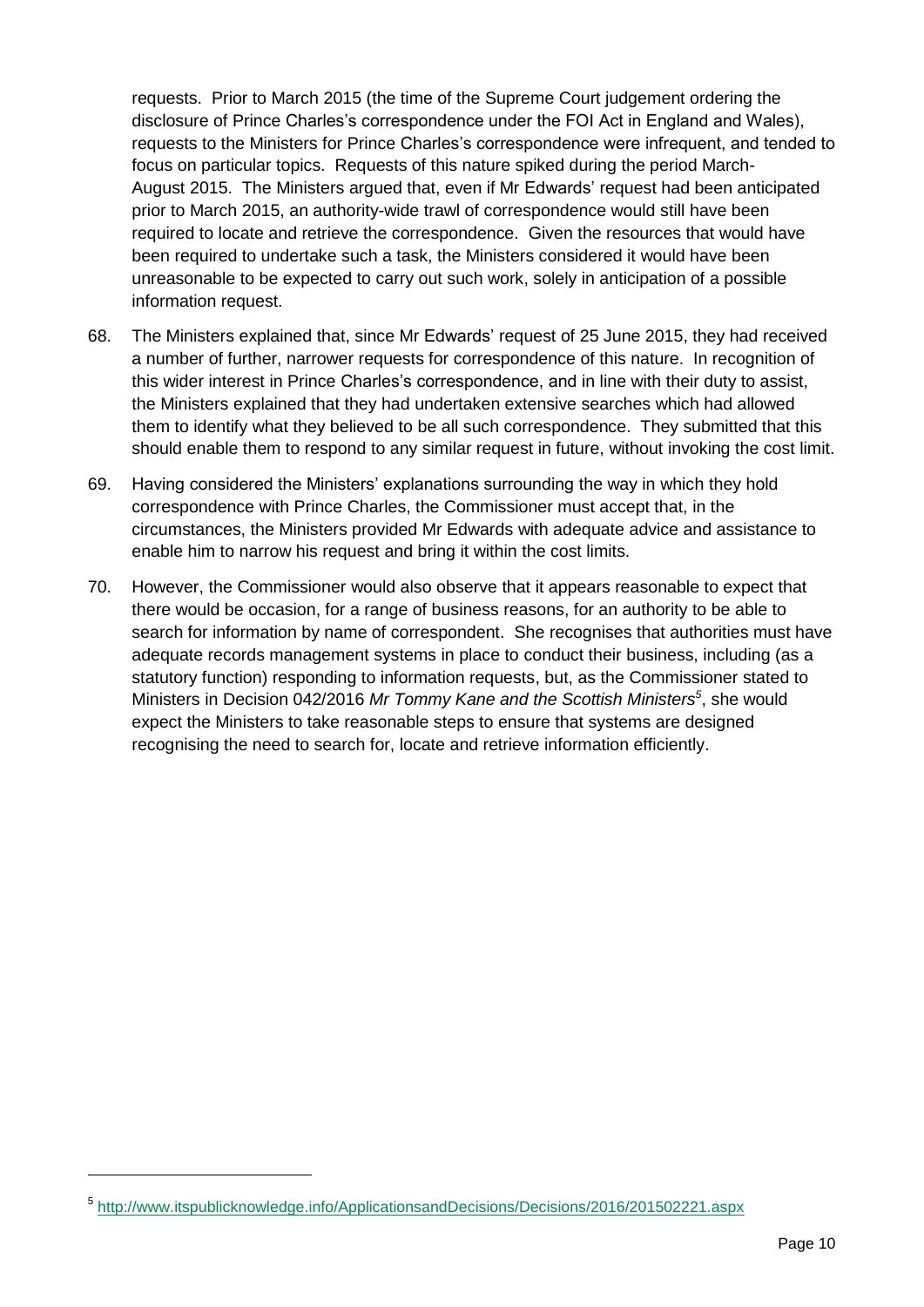# **Decision**

The Commissioner finds that the Scottish Ministers partially complied with Part 1 of the Freedom of Information (Scotland) Act 2002 (FOISA) and with the Environmental Information (Scotland) Regulations 2004 (the EIRs), in responding to the information request made by Mr Edwards.

The Commissioner finds that the Ministers were correct to apply section 39(2) of FOISA to the remaining withheld information, and consider it under the EIRs.

However, the Commissioner also finds that the Ministers failed to comply with the EIRs, as they were not entitled to withhold the remaining withheld information under regulation 10(5)(f) of the EIRs.

The Commissioner therefore requires the Ministers to disclose the remaining withheld information to Mr Edwards (with personal data redacted where required) by **16 May 2016**.

# **Appeal**

Should either Mr Edwards or the Scottish Ministers wish to appeal against this decision, they have the right to appeal to the Court of Session on a point of law only. Any such appeal must be made within 42 days after the date of intimation of this decision.

# **Enforcement**

If the Scottish Ministers (the Ministers) fail to comply with this decision, the Commissioner has the right to certify to the Court of Session that the Ministers have failed to comply. The Court has the right to inquire into the matter and may deal with the Ministers as if they had committed a contempt of court.

**Rosemary Agnew Scottish Information Commissioner**

**30 March 2016**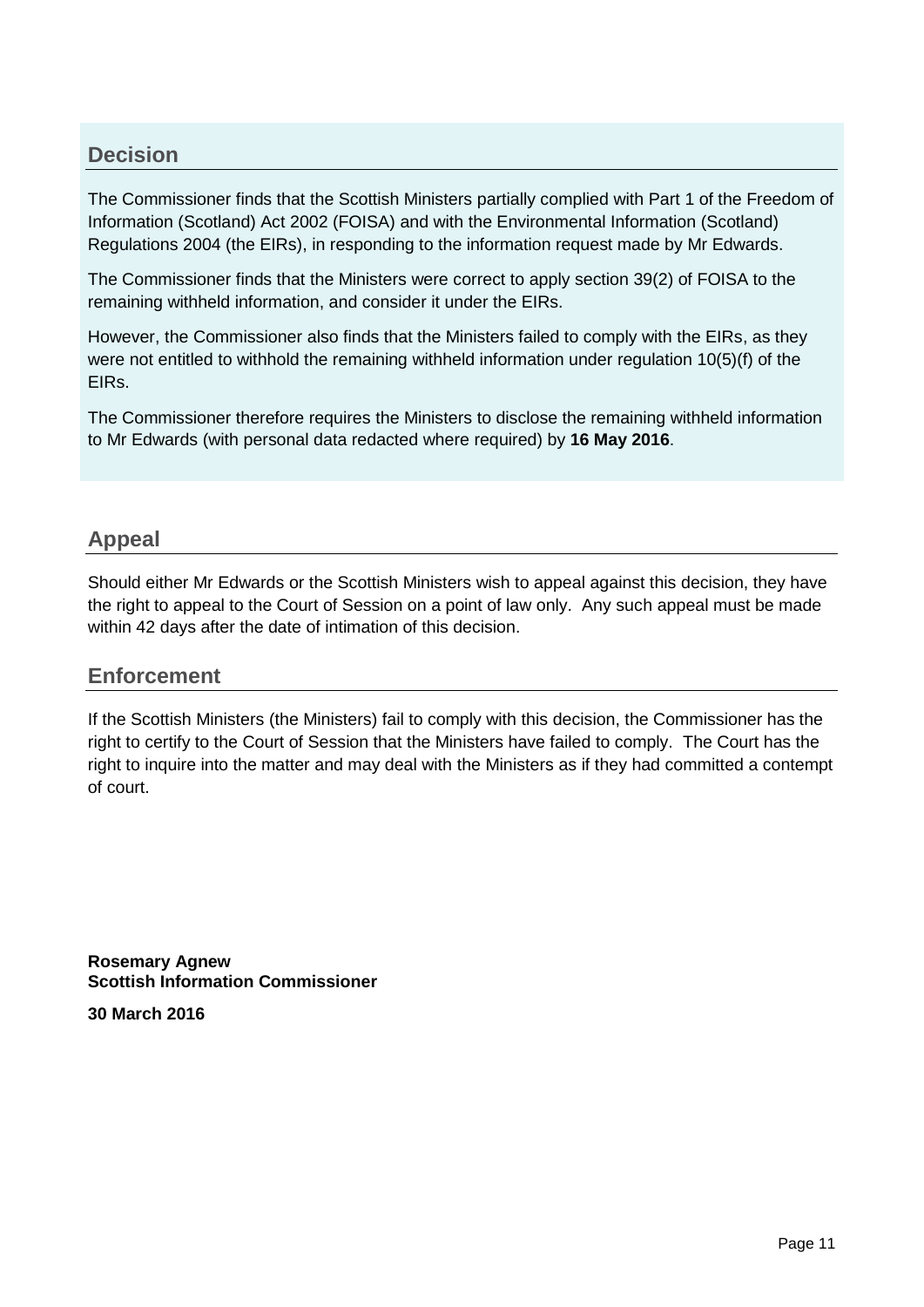# **Freedom of Information (Scotland) Act 2002**

#### **1 General entitlement**

(1) A person who requests information from a Scottish public authority which holds it is entitled to be given it by the authority.

…

(6) This section is subject to sections 2, 9, 12 and 14.

#### **2 Effect of exemptions**

(1) To information which is exempt information by virtue of any provision of Part 2, section 1 applies only to the extent that –

…

(b) in all the circumstances of the case, the public interest in disclosing the information is not outweighed by that in maintaining the exemption.

…

#### **39 Health, safety and the environment**

…

- (2) Information is exempt information if a Scottish public authority-
	- (a) is obliged by regulations under section 62 to make it available to the public in accordance with the regulations; or
	- (b) would be so obliged but for any exemption contained in the regulations.

…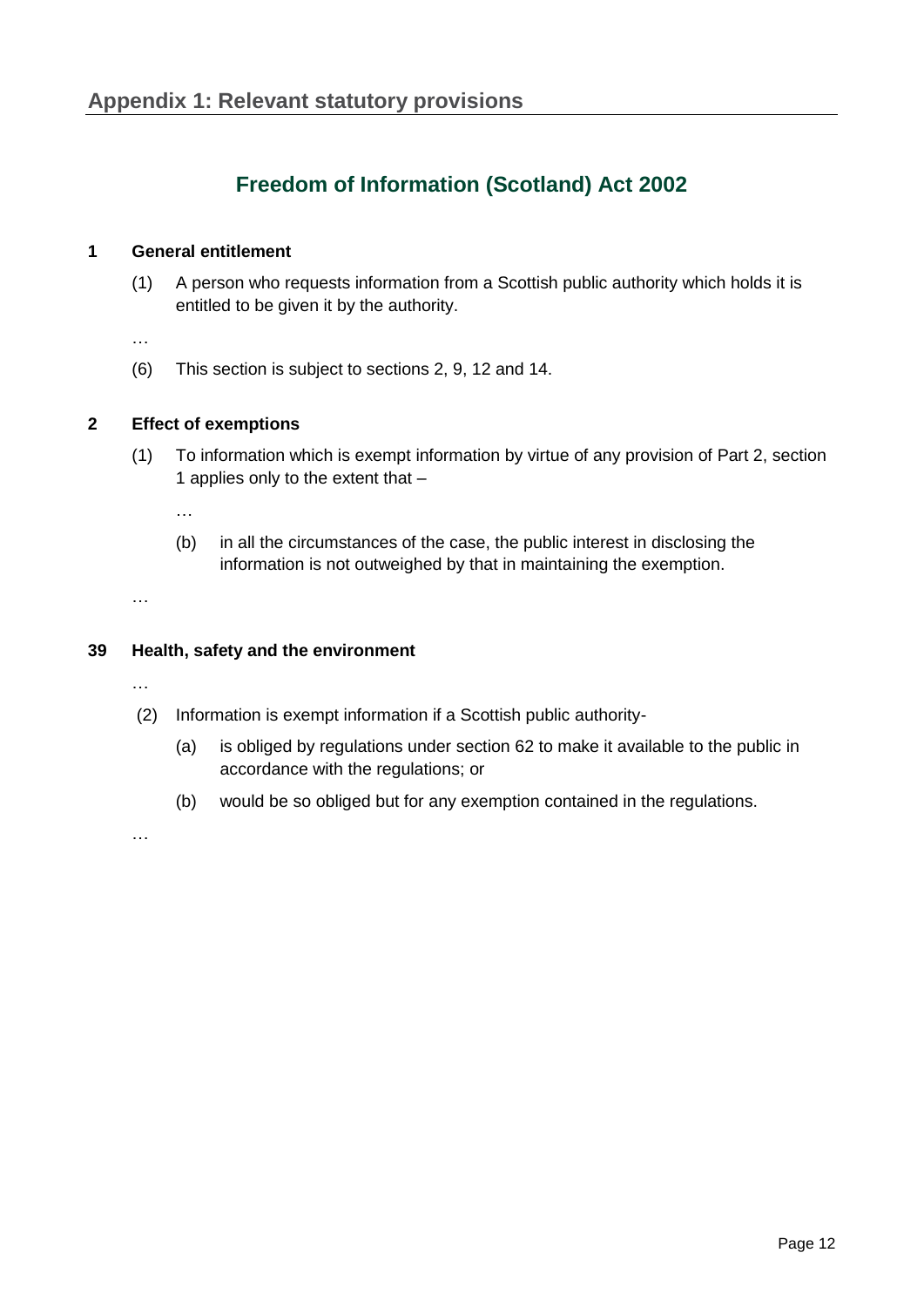# **The Environmental Information (Scotland) Regulations 2004**

#### **2 Interpretation**

…

(1) In these Regulations –

"environmental information" has the same meaning as in Article 2(1) of the Directive, namely any information in written, visual, aural, electronic or any other material form on -

- (a) the state of the elements of the environment, such as air and atmosphere, water, soil, land, landscape and natural sites including wetlands, coastal and marine areas, biological diversity and its components, including genetically modified organisms, and the interaction among these elements;
- …
- (c) measures (including administrative measures), such as policies, legislation, plans, programmes, environmental agreements, and activities affecting or likely to affect the elements and factors referred to in paragraphs (a) and (b) as well as measures or activities designed to protect those elements;
- …
- (f) the state of human health and safety, including the contamination of the food chain, where relevant, conditions of human life, cultural sites and built structures inasmuch as they are or may be affected by the state of the elements of the environment referred to in paragraph (a) or, through those elements, by any of the matters referred to in paragraphs (b) and (c);
- …

#### **5 Duty to make available environmental information on request**

- (1) Subject to paragraph (2), a Scottish public authority that holds environmental information shall make it available when requested to do so by any applicant.
- (2) The duty under paragraph (1)-
	- ,,,
	- (b) is subject to regulations 6 to 12.

```
…
```
#### **10 Exceptions from duty to make environmental information available–**

- (1) A Scottish public authority may refuse a request to make environmental information available if-
	- (a) there is an exception to disclosure under paragraphs (4) or (5); and
	- (b) in all the circumstances, the public interest in making the information available is outweighed by that in maintaining the exception.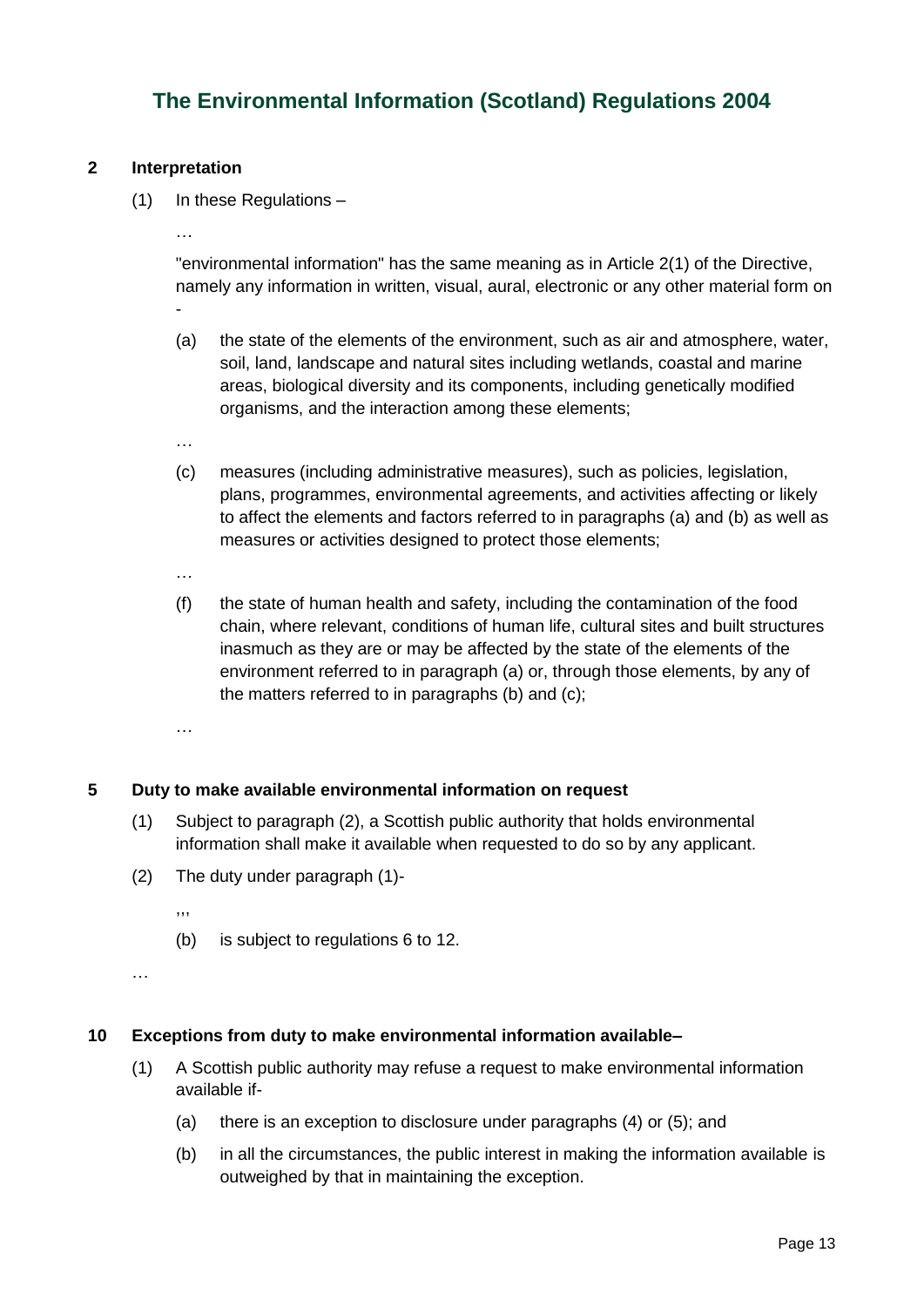- (2) In considering the application of the exceptions referred to in paragraphs (4) and (5), a Scottish public authority shall-
	- (a) interpret those paragraphs in a restrictive way; and
	- (b) apply a presumption in favour of disclosure.

…

(5) A Scottish public authority may refuse to make environmental information available to the extent that its disclosure would, or would be likely to, prejudice substantially-

…

- (f) the interests of the person who provided the information where that person-
	- (i) was not under, and could not have been put under, any legal obligation to supply the information;
	- (ii) did not supply it in circumstances such that it could, apart from these Regulations, be made available; and
	- (iii) has not consented to its disclosure; or

…